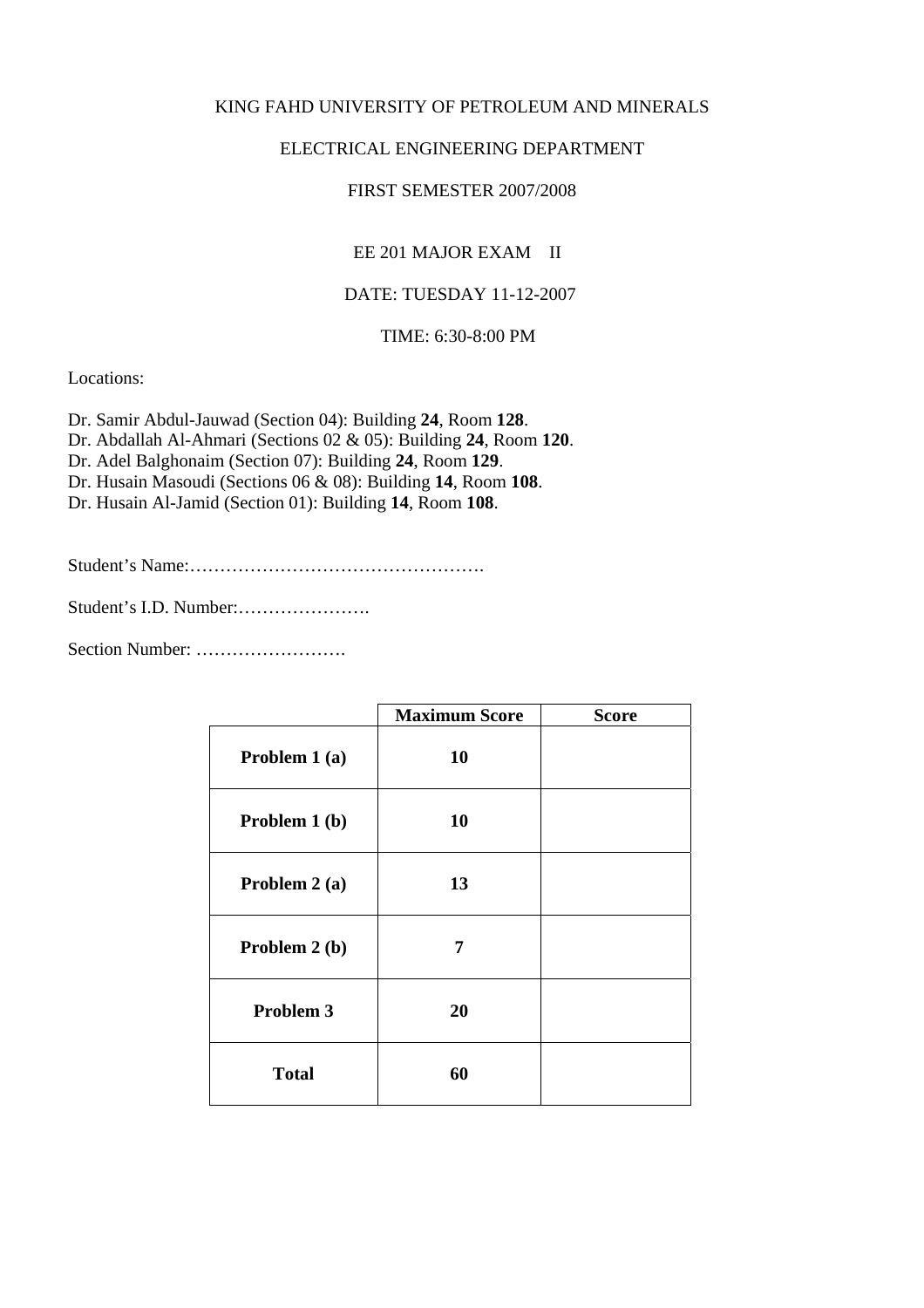Problem 1 (a) [10 pts]

**i**) Find the output voltage  $V_o$  in the Op Amp circuit shown in figure 1. **ii**) Find the output voltage  $V<sub>o</sub>$  in the Op Amp circuit shown in figure 2.



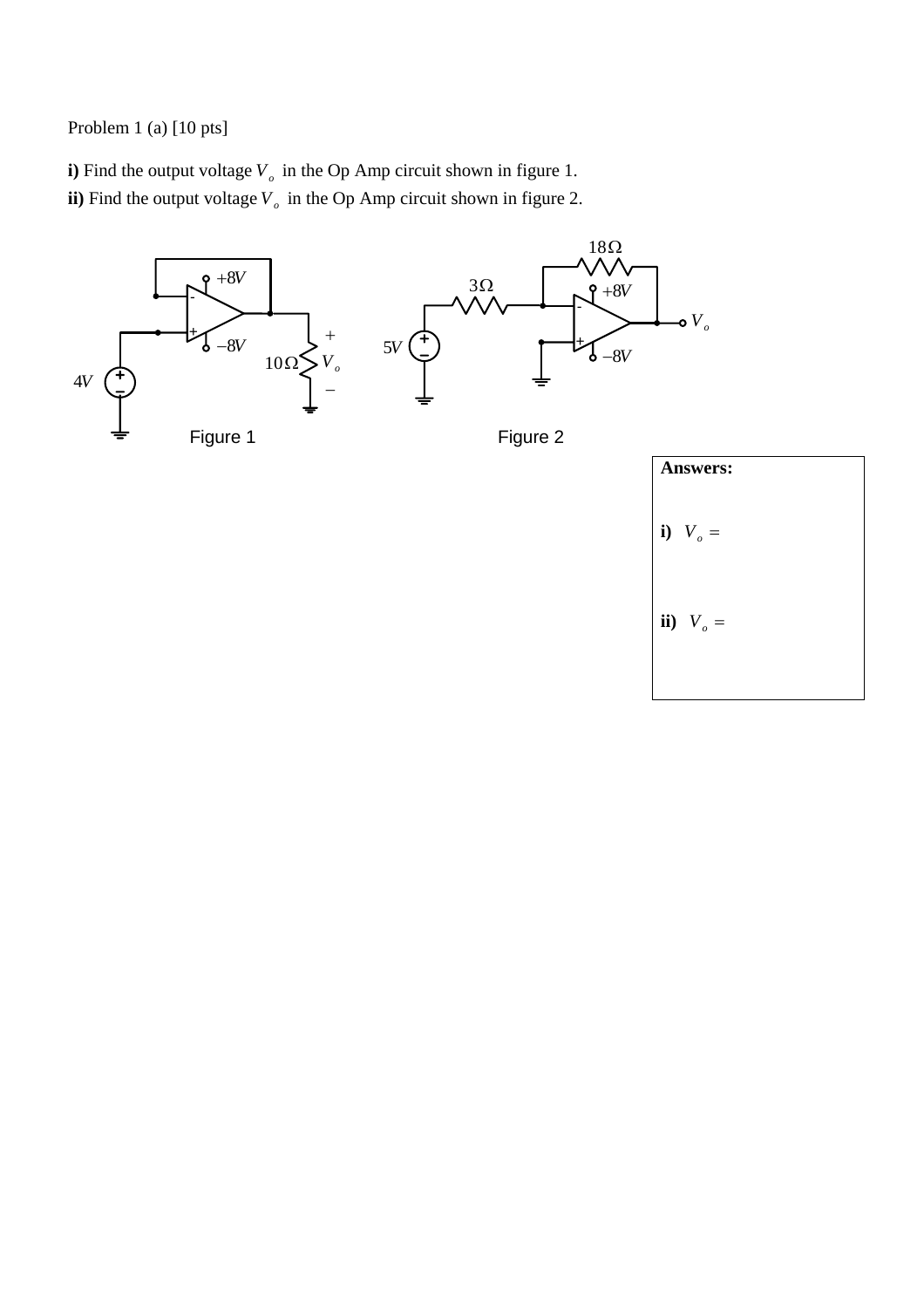Problem 1 (b) [10 pts]

In the Op Amp circuit shown, the load resistor  $R_L$  and the  $4\Omega$  resistor absorb *equal* powers. Calculate the value of the load resistor  $R_L$ .



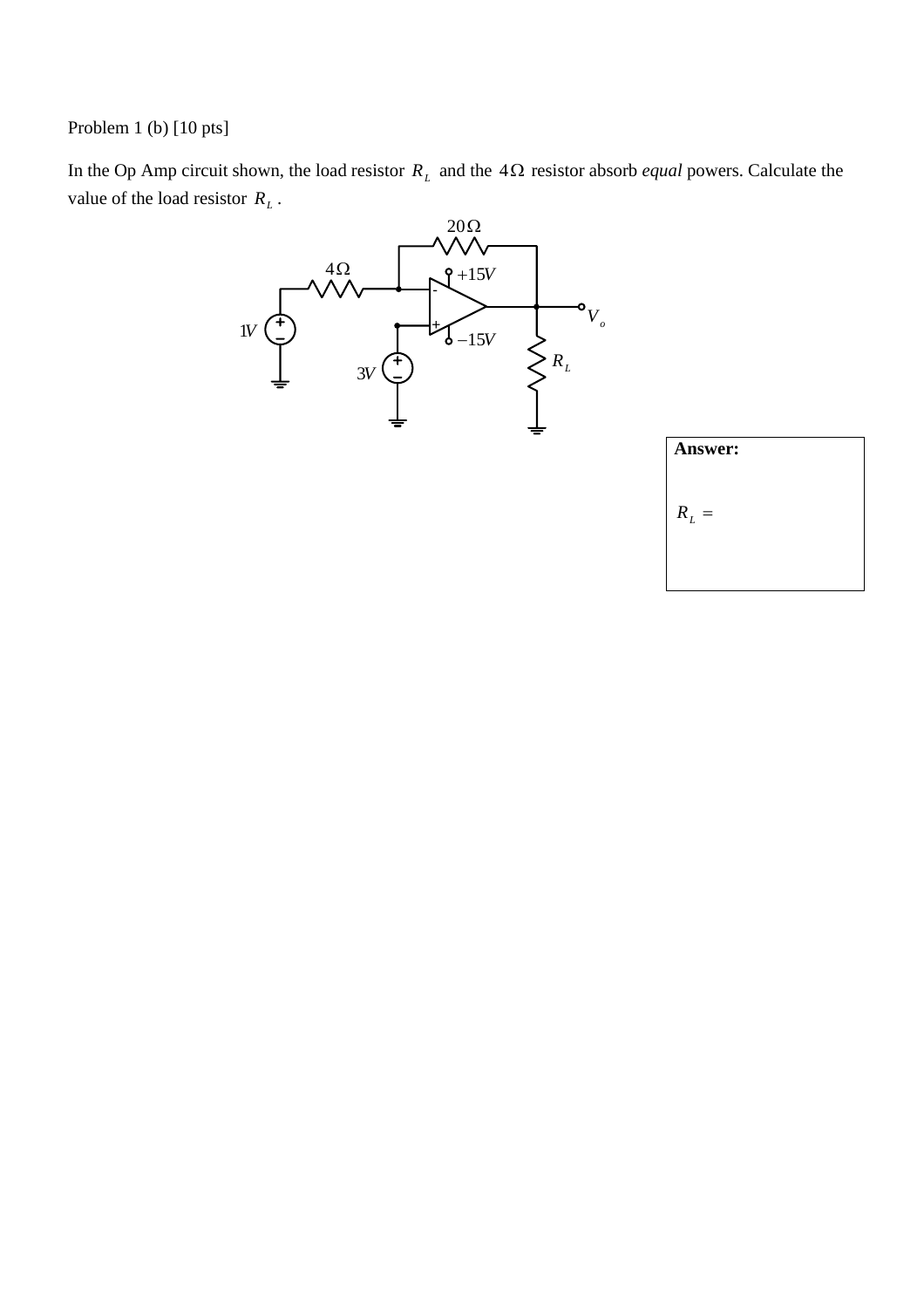Problem 2 (a) [13 pts]

In the circuit shown, switch  $S_1$  has been closed and switch  $S_2$  has been open for a long time. At  $t = 0$ , switch  $S_1$  is opened and switch  $S_2$  is closed suddenly.

**i**) Find the voltage  $v_o(t)$  for  $t < 0$ . **iii**) Find the voltage  $v_o(t)$  for  $t \ge 0$ . **iii**) Plot  $v_o(t)$  for all  $t$ .

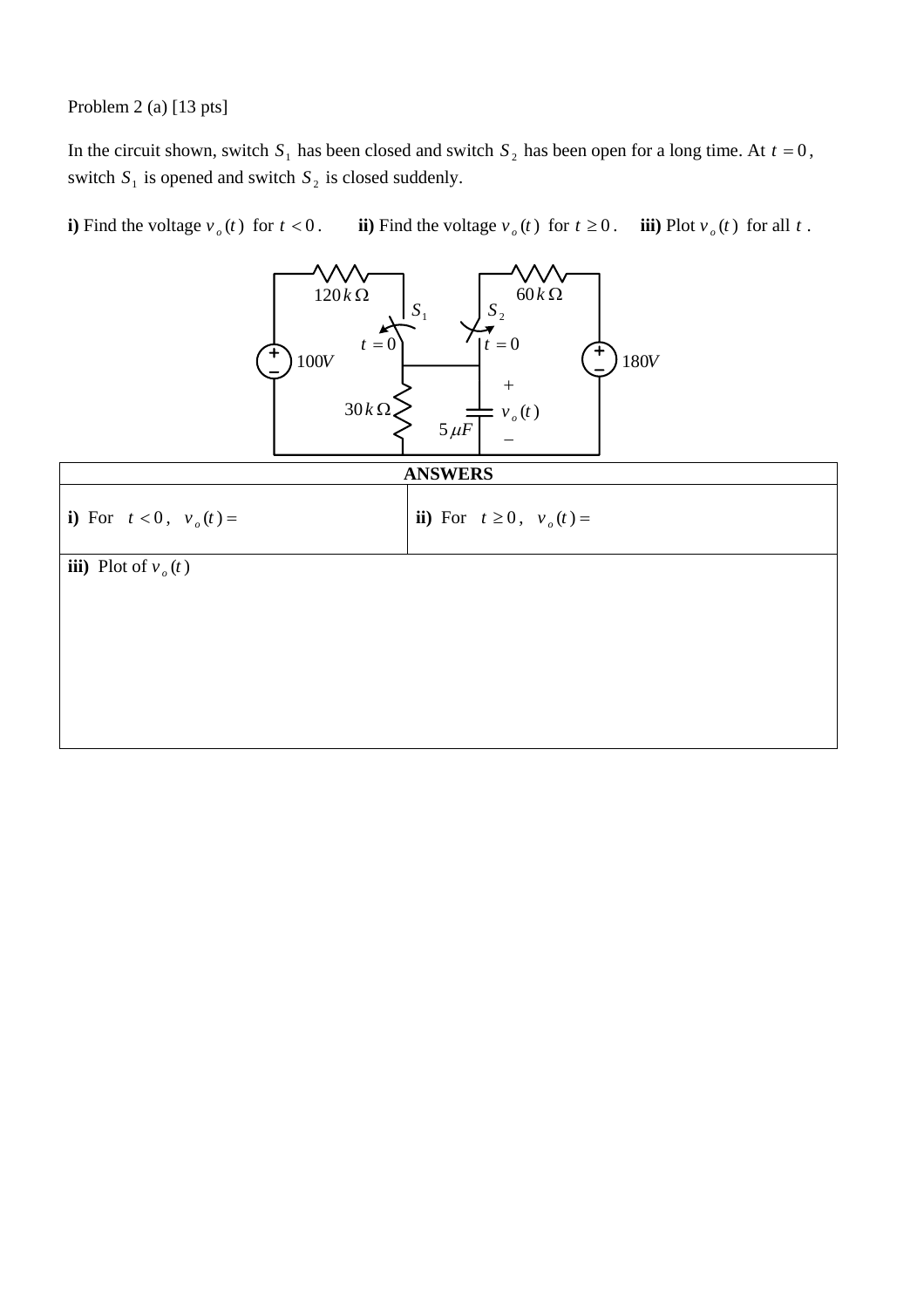Problem 2 (b) [7 pts]

In the given circuit, the variation of the current  $i_{\gamma}(t)$  with time is shown graphically.

**i)** Find the time *instants* at which the energy stored in the 5 H inductor equals 40 J.

**ii**) Calculate the power in the 10 H inductor at  $t = 1$  second. Is this power actually absorbed or actually delivered by the 10 H inductor?